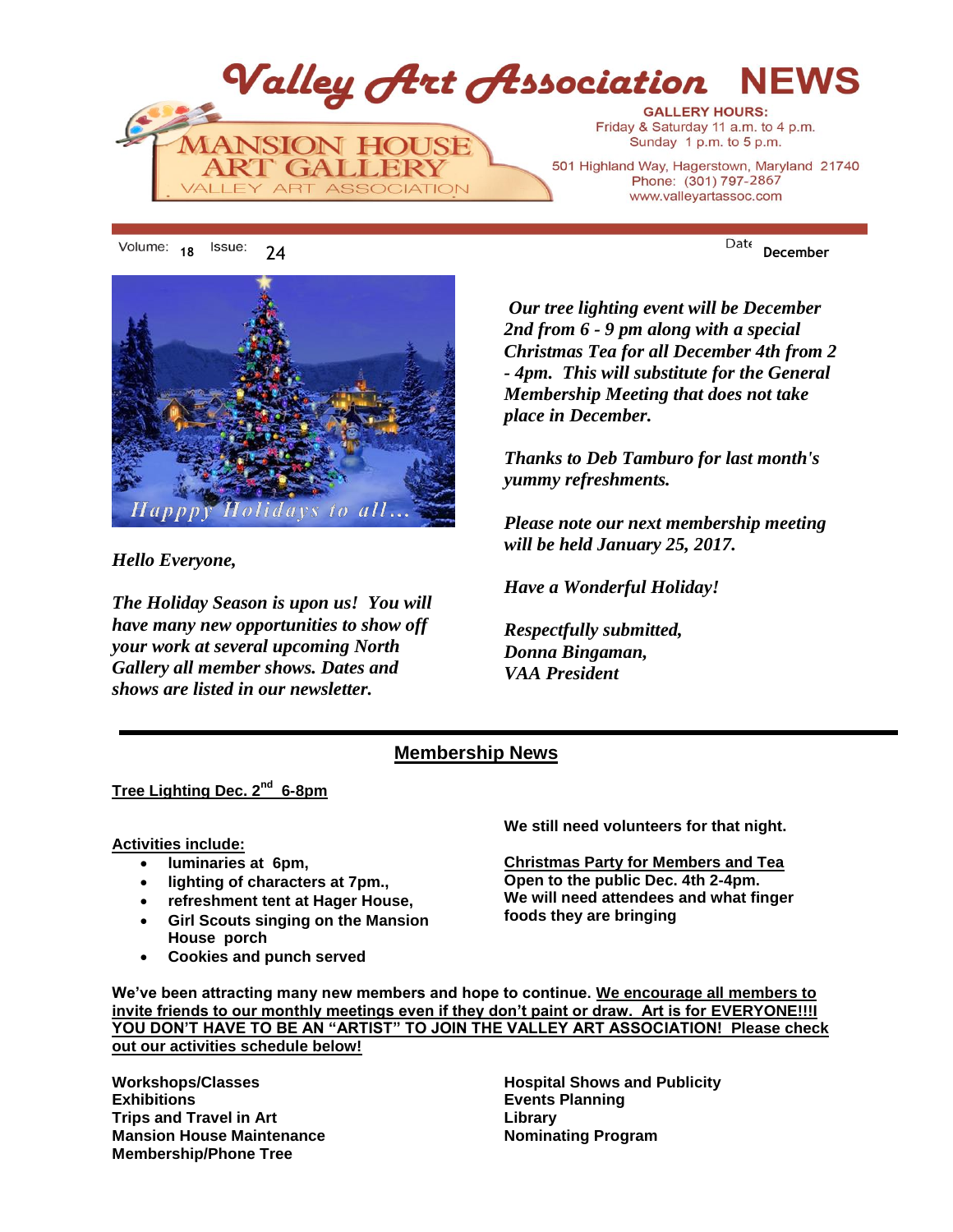**The transition to Square for handling charges at the gallery is now complete. If you have not been trained or need a refresher before you sit at the gallery, please contact Donna Mason, our trainer, for an update at donnamasonart@yahoo.com**

**Participation in the North Gallery shows gives all of our members plenty of opportunities to show their work and take an active part in the Valley Art Association. Please refer to the following list of All Member Shows. Your support will continue to be greatly appreciated. Any questions about the North Gallery Shows should be addressed to our Gallery Director, Marilyn Eavey at Raweavey@aol.com.**

| <b>Month</b>              | Opening   | <b>Closing</b> | <b>Title/Exhibitor</b>                                 | <b>Drop Off</b><br><b>Date</b> | <b>Pick Up</b><br><b>Date</b> |
|---------------------------|-----------|----------------|--------------------------------------------------------|--------------------------------|-------------------------------|
| December,<br>January 2017 | 12/2/2016 | 1/29/2017      | <b>Winter All Member Show</b>                          | 11/29/2016                     | 1/30/2017                     |
| February 2017             | 2/3/2017  | 2/26/2017      | <b>All Member Show-Just</b><br><b>Monkeyin' Around</b> | 1/25/2017                      | 2/26/2017                     |
| <b>March 2017</b>         | 3/3/2017  | 3/26/2017      | <b>All Member Show- Cats</b>                           | 2/28/2017                      | 3/28/2017                     |
| <b>April 2017</b>         | 3/31/2017 | 4/30/2017      | All Member Show - Just<br><b>Ducky</b>                 | 3/2/2017                       | 4/30/2017                     |
| <b>May 2017</b>           | 5/5/2017  | 5/28/2017      | <b>VAA Teacher Student Show</b><br>Reception 5/7/2017  | 4/26/2017                      | 5/28/2017                     |
| June, July 2017           | 6/2/2017  | 7/30/2017      | All Member Show - Just<br>Chillin'                     | 5/24/2017                      | 7/30/2017                     |

## **North Gallery Show Schedule**

#### **Valley Art Association 2016 – 2017 Meeting Schedule**

**December 2nd, 6-9 pm --Tree Lighting (with Santa Claus maybe) We need volunteers! December 4 -- Membership Tea and Finger Foods (donated by members) 2-4pm. (open to public) January 25 -- The "Parade" Presentation**

**February 22 – TBD**

**March 22 -- Welcome New Members Social with Art Supplies Sale**

**Members are to bring any art supplies they wish to DONATE for the sale, with proceeds going to VAA. Members are also to bring a finger food to share. And they are also being asked to bring their artwork for the April Member Show (theme "Just Ducky") Suggestion that some members may like to do a "Show & Tell" about their "Just Ducky" artwork at the meeting as well. April 26-- Kate Miller**

**May 24—Lynn Ferris**

**June 28-- Membership meeting and picnic 6pm**

## **Artist Bios**

**We are asking all of our members to update (or create) their resumes for our Artist Book. Carol Gwin will be the contact person for this. Please send your updated or new resume to Carol at howiegwin@verizon.net or mail it to her at the following address:**

**Carol Gwin 1271 Fairchild Ave. Hagerstown, MD 21742 New Social Committee**

**Inspiration Tuesdays**

**Dates: Continuous Day: Tuesday Time: 10am-2pm Location: Mansion House Tuition: Free. Marjorie Tressler is facilitating a weekly painting session in oil, acrylic, watercolor or mixed media**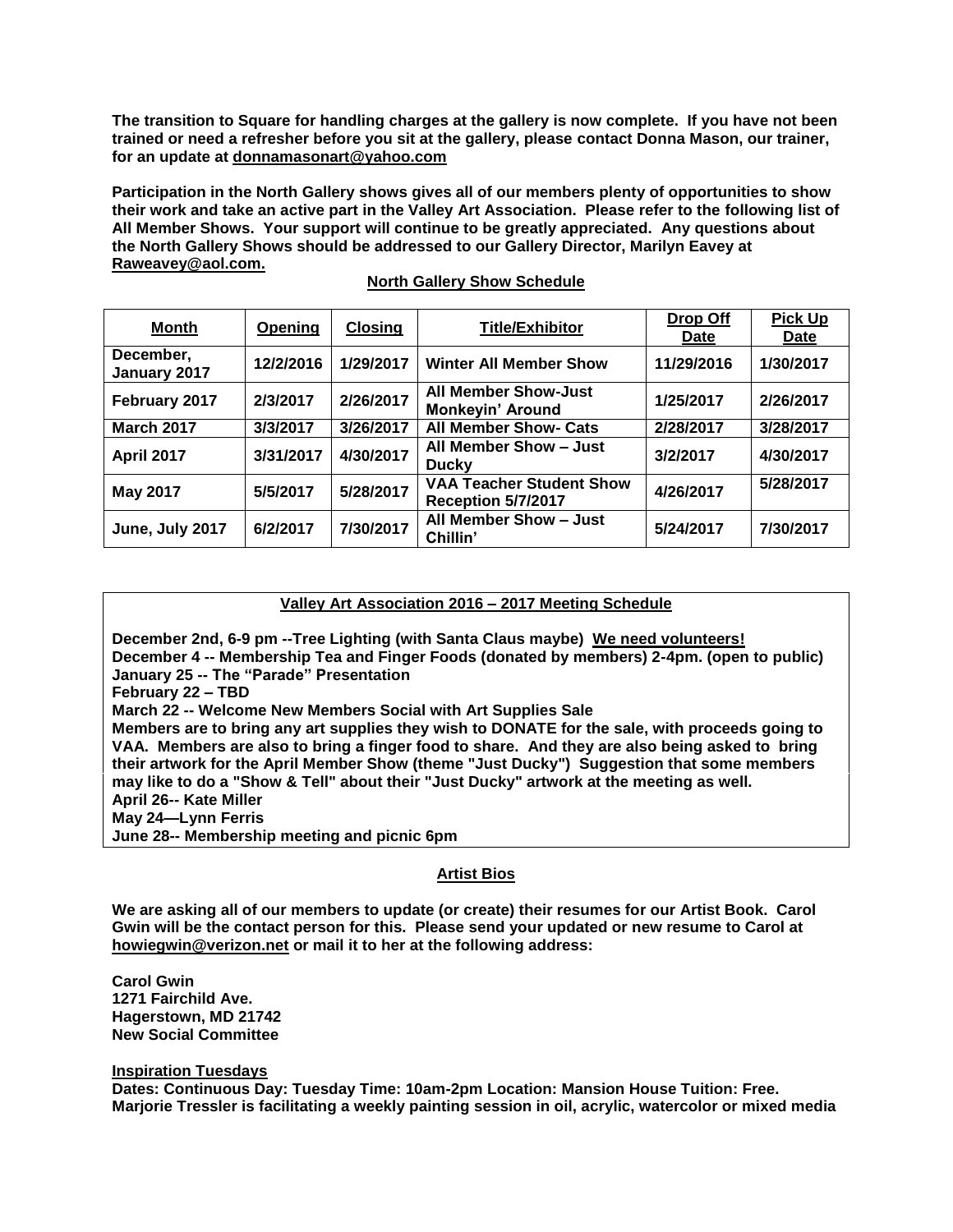**for intermediate and advanced painters each Tuesday. These sessions are free and open to all members of the VAA. The artists share ideas, experiences, knowledge and use of materials. There are some critiques, but most of all, inspiration. The artists supply their own materials, still life set-ups and resource photographs, etc. The only requirement is that the artist needs to be self-motivated and able to work independently. For more information or to sign up, please contact Marjorie at 717-762-6791 or [marjorietressler@comcast.net.](mailto:marjorietressler@comcast.net)**

#### **Wednesday Night Art Class**

**Marjorie Tressler is conducting a painting class for both oil and acrylic painters the first and third Wednesday nights each month from 6:30 pm - 9:00 pm. Location:Mansion House Art Center. Tuition is 65.00 for 6 classes. Classes are continuous and will be for all painting levels. Each student gets individual attention and is encouraged to work on any subject they are interested in and wish to paint. The class is very unique where the students are taught in a very friendly and relaxed atmosphere with fun conversations, where everyone is enjoying the experience of creating a beautiful painting. The only requirement is for students to provide their own painting materials, table or floor easel. For more information please contact Marjorie at 717-762-6791 or [marjorietressler@comcast.net.](mailto:marjorietressler@comcast.net)**

#### **Wednesday Art Group**

**The Wednesday Art Group invites you to join us. We meet every Wednesday from 10am to 2pm. Bring your lunch and paints, any medium. For more information call Audrey Mentzer at 301-739- 8112 or Ruth Peyton at 301-223-8688.**

## **Artists' Call**

**We are continuing to display our art for sale at Maloos Restaurant at Park Circle. Everyone is invited to contact Marilyn Eavey at 301-393-8512, Please make an opportunity to stop by and have lunch or dinner to support our friends at Maloo's and our wonderful artists. Please be thinking about signing up for the first quarter of next year and preparing your work to be hung from January through the end of March. Contact Marilyn at 301-393-8512 or [Raweavey@aol.com](mailto:Raweavey@aol.com) for more information and to sign up for next quarter.**

#### **Blue Star Museum**

**Lucy registered us as a Blue Star museum (for veterans.) She would like docents to ask visitors to sign in and Lucy can report them for a count that Maryland tracks.** 

#### **MEMBERS OUTSIDE ACTIVITIES**

**The following section of this newsletter includes activities that our busy members are involved in besides the multitude of events in the Valley Art Association that occur at the Mansion House Gallery. We are so lucky to have such a talented group of artists! Please pay special attention to this section and hopefully you will be able to attend some of these events.**

#### **Destination Arts, Waynesboro**

## **Wind Down Fridays**

**This is a news flash to our members for an opportunity to visit and maybe consider showing their work at Destination Arts in Waynesboro. Destination Arts continues with 5 permanent galleries and more in the works!!! "Gallery 50", the Arts Alliance's flagship gallery, has maintained a following featuring: Wind Down Fridays with music and Uncorked Inspiration Paint nights. Artists demo every Thursday with Marjorie Tressler and music every weekend at Gallery 50. Also, there are writers' and song writers' forums once a month. With over 80 artists and artisans represented**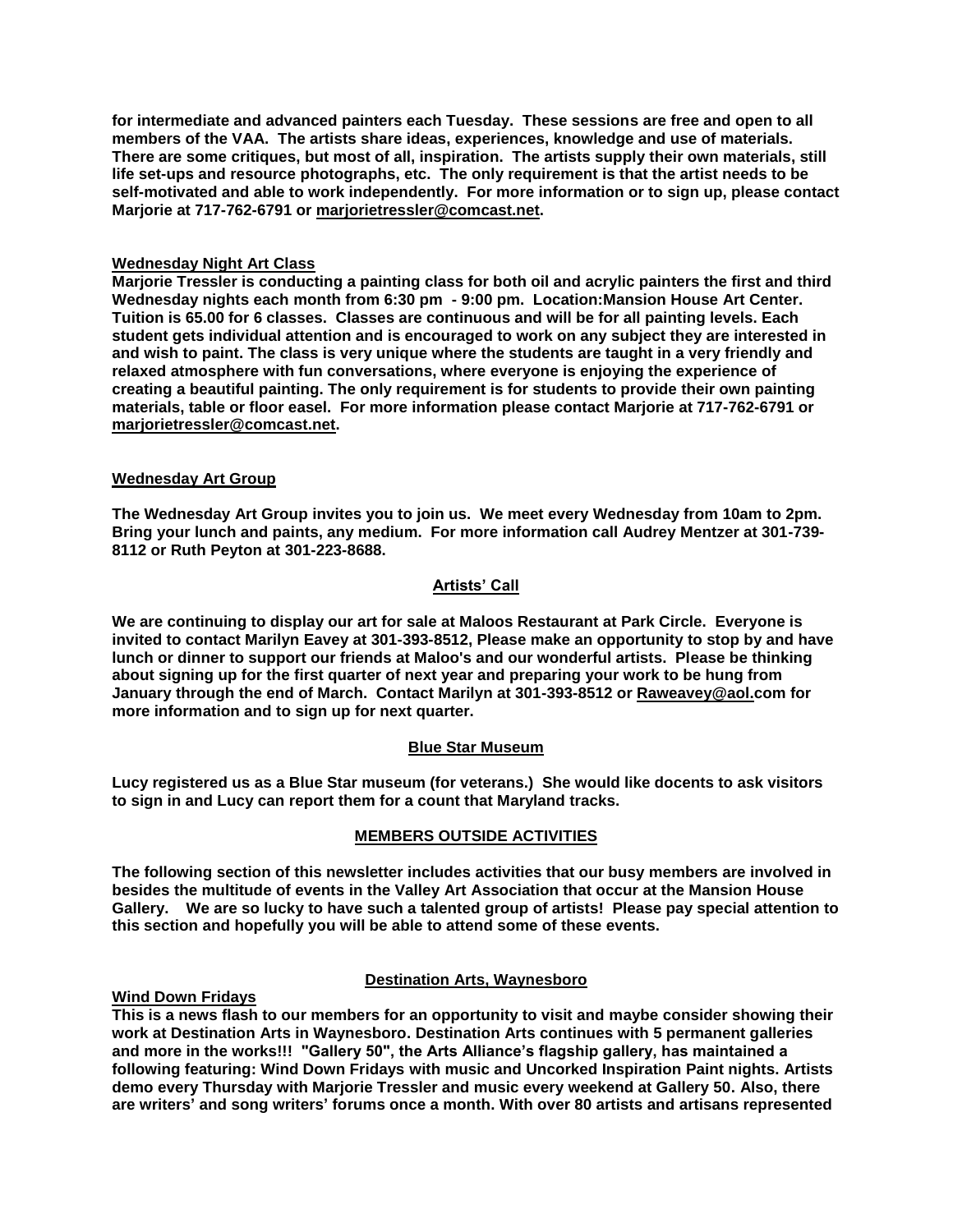**in Gallery 50, it is joined by 42 West Arts, a co-op gallery with 17 artists; The Ceramic Center, a coop of potters; and Through the Lens and Beyond plus Gallery 20. Hours of operation are: Thursday 1-4pm, Friday 5-8pm, Saturday 12-6pm, and Sunday 1-4pm. For more information, contact Gallery 50 Curator, Marjorie Tressler at [marjorietressler@comcast.net.](mailto:marjorietressler@comcast.net)**

## **The Artist Connection - Gallery 50**

**We will be meeting again as always on the second Monday of the month at Gallery 50. All artists, artisans, musicians and authors are welcome. Please feel free to bring a friend and if desired bring a snack for the reception table. We are interested in hearing about your latest project and if you so desire please bring a sample along with you, As always, we are hoping you could share ideas, information on shows, etc. so please bring any literature you may have, for the table provided. We will have easels for the art you care to share for the evening and if needed we will have tables available for any displays. We had a wonderful turnout last time and are looking forward to seeing you again.**

## **Marjorie Tressler Gallery 50 Curator/Gallery Director. Oil and Acrylic Classes**

**Marjorie Tressler's oil and acrylic Thursday morning class held in Gallery 50 will now be held on MONDAY AFTERNOONS FROM 1-4 PM. The class is for all levels of ability, covers both oil and acrylic mediums. The cost is \$65 for 6 classes and continues throughout the year. The only requirement is for students to provide their own painting materials and table easels. We have floor easels available. For more information please contact Marjorie at 717-762-6791 or marjorietressler@comcast.net.** 

## **42 West Arts Gallery**

### **Oil Painting and Acrylic Classes**

**Donna Bingaman will be teaching oil painting and acrylic classes located at 42 W. Main St. Waynesboro Pa. every Wednesday from 12 - 3pm. The cost is \$15 per class. Sign up for as many as you like or continue as long as you like. Art classes are continuous through the year. Easels, tables and chairs are available. All skill levels are welcome. Bring in a photo of your choosing. The class will focus on drawing, tonal values and color in your art work. For more information contact: Donna Bingaman 717- 762- 8394 or artsyfolks@embarqmail.com**

#### **Accepting New Artists**

**Located on 42 West Main Street, Waynesboro,Pa. 42 West Gallery is now accepting 3D artists, sculptures, and fine art crafters to join our Art Gallery. To join, call Denny and Donna Bingaman 762-8394 or sign up at 42 West Arts. Free to the public every Saturday are many art demonstrations from the artists who are in the gallery and guest artists, oil or watercolor painting, pottery, gourd demos, weaving, sculpting. etc. Open on Wednesdays, Denny Bingaman will be giving free demonstrations. Our hours are Wednesday 12:00 to 3:00, Thursday 1 to 4, Friday 5 to 8, Sat. 1 to 6, and Sun. 1 to 4. Music, Wine and Refreshments are offered every Friday night from 5:30 to 8:00.**

#### **Artists Looking for Artists and Models for Wednesday Portrait Group**

**Hagerstown YMCA Wednesday Mornings 9:30am—12:30pm Contact: Donna Mason: 301-791-6719 or [donnamasonart@yahoo.com](mailto:donnamasonart@yahoo.com)**